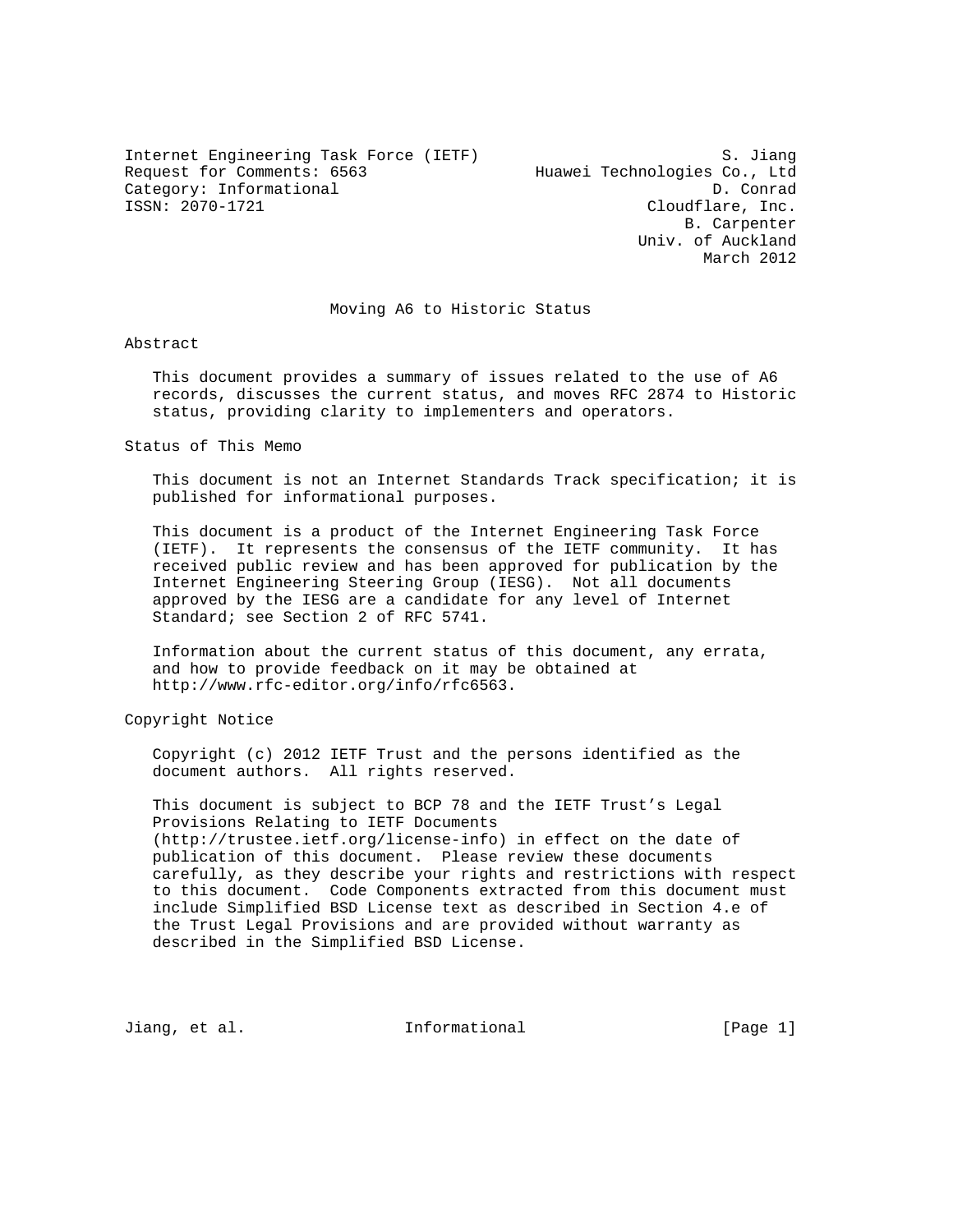# Table of Contents

|                | 2.5. Existence of Multiple RR Types for One Purpose is Harmful 4 |
|----------------|------------------------------------------------------------------|
|                |                                                                  |
|                |                                                                  |
|                |                                                                  |
|                |                                                                  |
|                |                                                                  |
|                |                                                                  |
|                |                                                                  |
| 5 <sub>1</sub> |                                                                  |
| б.             |                                                                  |
|                |                                                                  |
|                |                                                                  |
|                |                                                                  |
|                |                                                                  |
|                |                                                                  |

## 1. Introduction and Background

 The IETF began standardizing two different DNS protocol enhancements for IPv6 addresses in DNS records: AAAA was specified in 1995 as a Proposed Standard [RFC1886] and later in 2003 as a Draft Standard [RFC3596], and A6 appeared in 2000 as a Proposed Standard [RFC2874].

 The existence of multiple ways to represent an IPv6 address in the DNS has led to confusion and conflicts about which of these protocol enhancements should be implemented and/or deployed. Having more than one choice of how IPv6 addresses are to be represented within the DNS can be argued to have led to delays in the deployment of IPv6. In 2002, "Representing Internet Protocol version 6 (IPv6) Addresses in the Domain Name System (DNS)" [RFC3363] moved A6 to Experimental status, with an aim of clearing up any confusion in this area. [RFC3363] and [RFC3364] compared AAAA and A6, and examined many of the issues in the A6 standard; these issues are summarized in this document.

 After ten years, the Experimental status of A6 continues to result in confusion and parallel deployment of both A6 and AAAA, albeit AAAA predominates by a large degree. In recent IPv6 transition tests and deployments, some providers informally mentioned A6 support as a possible future choice.

Jiang, et al. 10 1nformational 100 minutional [Page 2]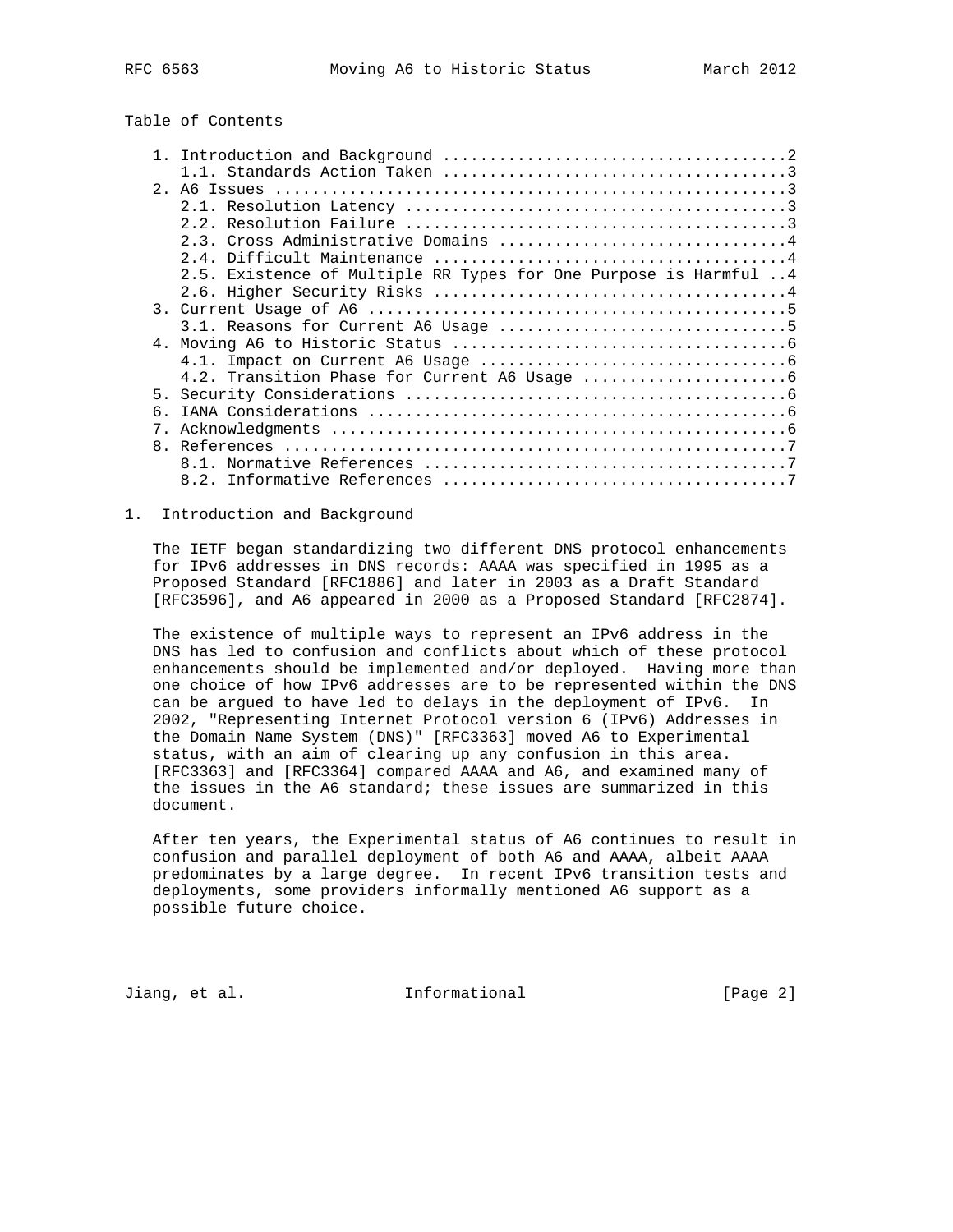This document provides a brief summary of the issues related to the use of A6 records and discusses the current usage status of A6. Given the implications of A6 on the DNS architecture and the state of A6 deployment, this document moves RFC 2874 [RFC2874] to Historic status, thereby clarifying that implementers and operators should represent IPv6 addresses in the DNS by using AAAA records only.

## 1.1. Standards Action Taken

 Per this document, the status of RFC 2874 has been changed from Experimental to Historic.

2. A6 Issues

 This section summarizes the known issues associated with the use of A6 resource records (RRs), including the analyses explored in [RFC3363]. The reader is encouraged to review that document to fully understand the issues relating to A6.

#### 2.1. Resolution Latency

 Resolving an A6 record chain can involve resolving a series of subqueries that are likely to be independent of each other. Each of these subqueries takes a non-negligible amount of time unless the answer already happens to be in the resolver's cache. In the worst case scenario, the time spent resolving an N-link chain A6 record would be the sum of the latency resulting from each of the N resolutions. As a result, long A6 chains would likely increase user frustration due to an excessive wait time for domain names to resolve.

 In practice, it is very hard to derive a reasonable timeout-handling strategy for the reassembly of all the results from A6 subqueries. It has proved difficult to decide multiple timeout parameters, including: (1) the communication timeout for a single A6 fragment, (2) the communication timeout for the IPv6 address itself (total time needed for reassembly), and (3) the Time to Live (TTL) timeout for A6 fragment records.

## 2.2. Resolution Failure

 The probability of A6 resolution failure during the process of resolving an N-link A6 chain is the sum of the probabilities of failure of each subquery, since each of the queries involved in resolving an A6 chain has a nonzero probability of failure, and an A6 resolution cannot complete until all subqueries have succeeded.

Jiang, et al. 1nformational 1999 [Page 3]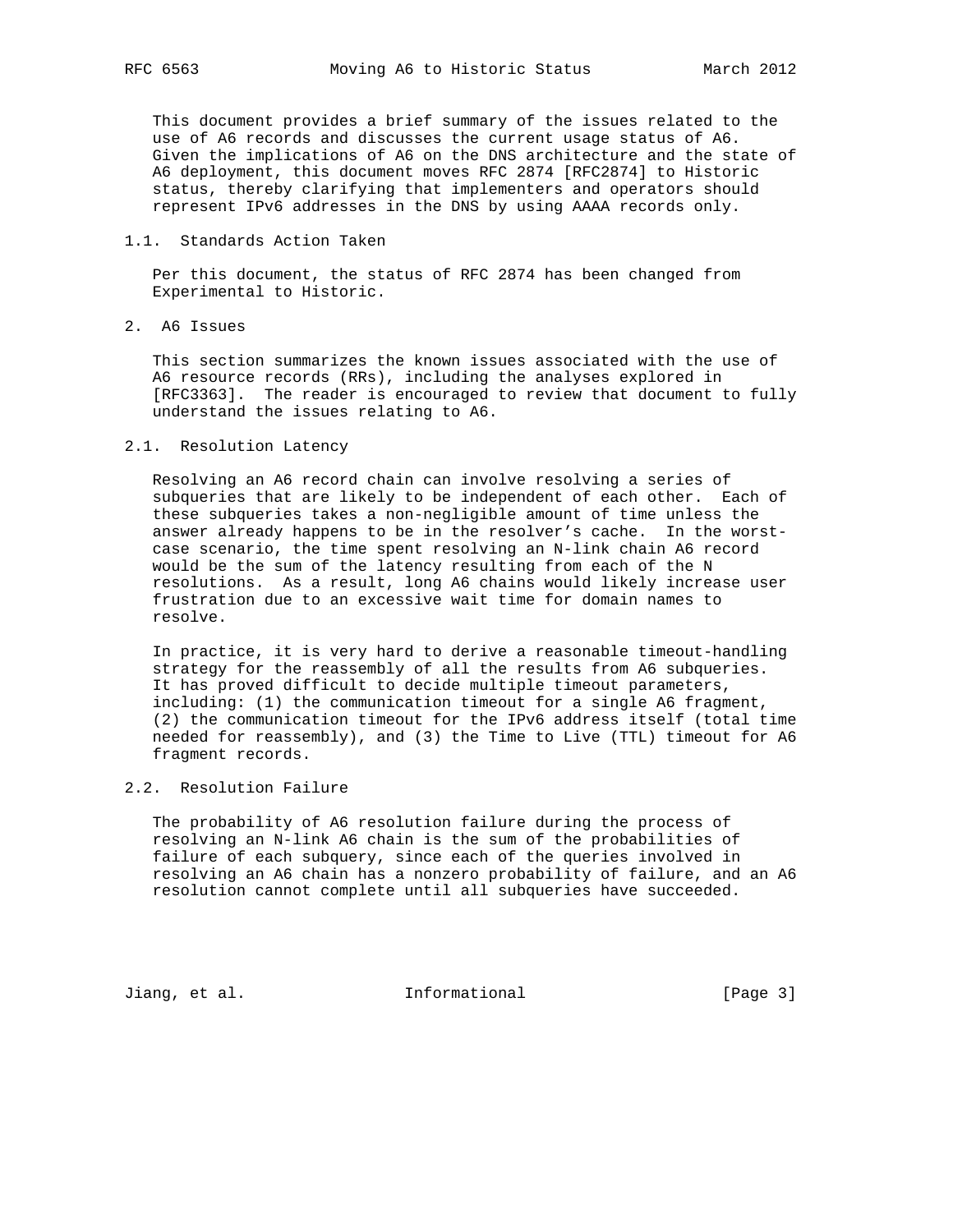Furthermore, the failure may happen at any link among  $1^{\infty}N$  of an N- Link A6 chain. Therefore, it would take an indeterminate time to return a failure result.

2.3. Cross Administrative Domains

 One of the primary motivations for the A6 RR is to facilitate renumbering and multihoming, where the prefix name field in the A6 RR points to a target that is not only outside the DNS zone containing the A6 RR, but is administered by a different organization entirely.

While pointers out-of-zone are not a problem per se, experience both with glue RRs and with PTR RRs in the IN-ADDR.ARPA tree suggests that pointers to other organizations are often not maintained properly, perhaps because they're less amenable to automation than pointers within a single organization would be.

2.4. Difficult Maintenance

 In A6, changes to components of an RR are not isolated from the use of the composite IPv6 address. Any change to a non-128-bit component of an A6 RR may cause change to a large number of IPv6 addresses. The relationship dependency actually makes the maintenance of addresses much more complicated and difficult. Without understanding these complicated relationships, any arbitrary change for a non-128-bit A6 RR component may result in undesired consequences.

 Multiple correlative subcomponents of A6 records may have different TTLs, which can make cache maintenance very complicated.

2.5. Existence of Multiple RR Types for One Purpose Is Harmful

 If both AAAA and A6 records were widely deployed in the global DNS, it would impose more query delays to the client resolvers. DNS clients have insufficient knowledge to choose between AAAA and A6 queries, requiring local policy to determine which record type to query. If local policy dictates parallel queries for both AAAA and A6 records, and if those queries returned different results for any reason, the clients would have no knowledge about which address to choose.

2.6. Higher Security Risks

 The dependency relationships inherent in A6 chains increase security risks. An attacker may successfully attack a single subcomponent of an A6 record, which would then influence many query results, and possibly every host on a large site. There is also the danger of unintentionally or maliciously creating a resolution loop -- an A6

Jiang, et al. Informational [Page 4]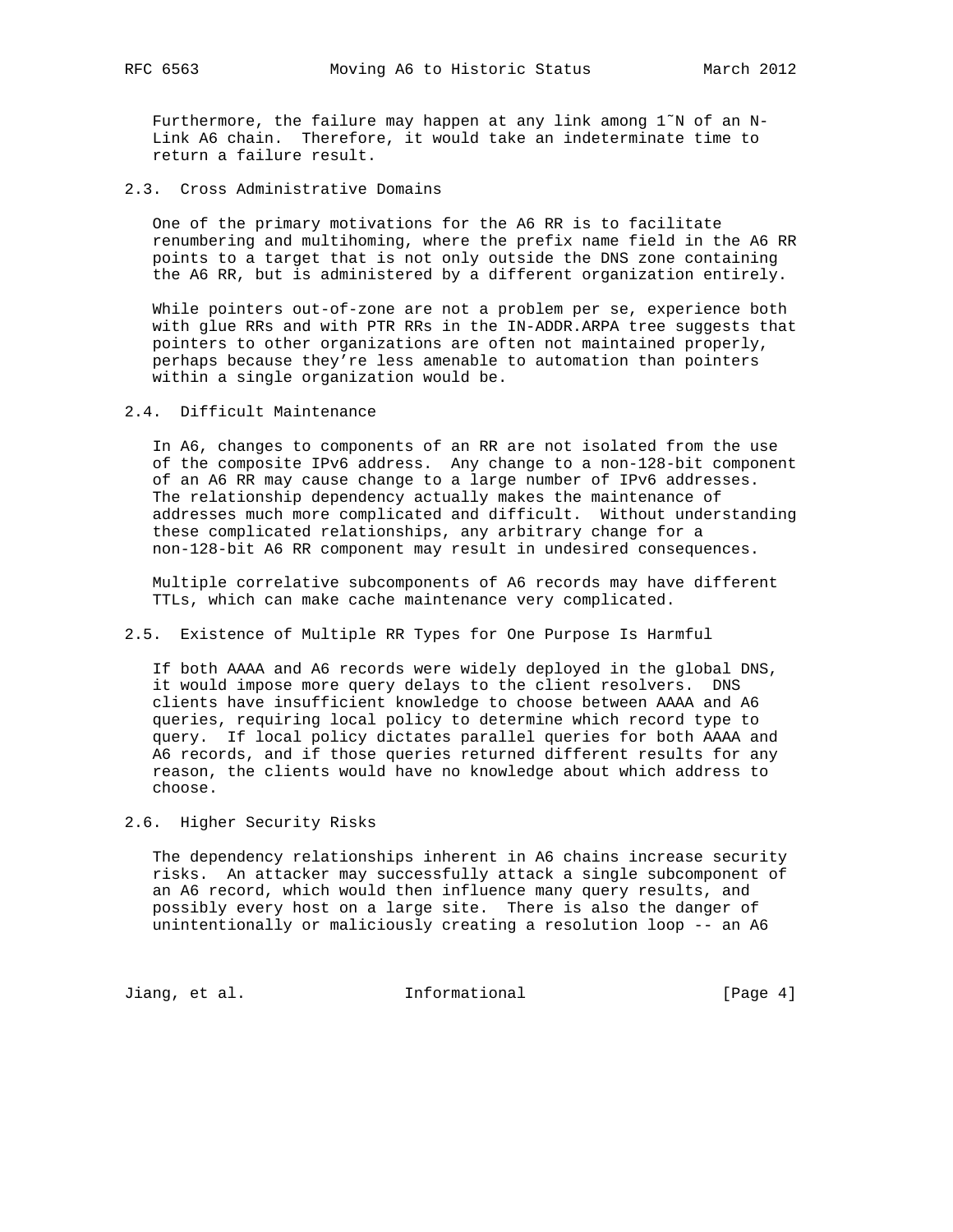chain may create an infinite loop because an out of zone pointer may point back to another component farther down the A6 chain.

3. Current Usage of A6

 Full support for IPv6 in the global DNS can be argued to have started when the first IPv6 records were associated with root servers in early 2008.

 One of the major DNS server software packages, BIND9 [BIND], supports both A6 and AAAA, and is unique among the major DNS resolvers in that certain versions of the BIND9 resolver will attempt to query for A6 records and follow A6 chains.

 According to published statistics for two root DNS servers (the "K" root server [KROOT] and the "L" root server [LROOT]), there are between 9,000 and 14,000 DNS queries per second on the "K" root server and between 13,000 to 19,000 queries per second on the "L" root server. The distributions of those queries by RR type are similar: roughly 60% A queries, 20˜25% AAAA queries, and less than 1% A6 queries.

### 3.1. Reasons for Current A6 Usage

 That there is A6 query traffic does not mean that A6 is actually in use; it is likely the result of some recursive servers that issue internally generated A6 queries when looking up missing name server addresses, in addition to issuing A and AAAA queries.

 BIND versions 9.0 through 9.2 could be configured to make A6 queries, and it is possible that some active name servers running those versions have not yet been upgraded.

 In the late 1990s, A6 was considered to be the future in preference to AAAA [RFC2874]. As a result, A6 queries were tried by default in BINDv9 versions. When it was pointed out that A6 had some fundamental issues (discussed in [A6DISC] with the deprecation codified in RFC 3363), A6 was abandoned in favor of AAAA and BINDv9 no longer tried A6 records by default. A6 was removed from the query order in the BIND distribution in 2004 or 2005.

 Some Linux/glibc versions may have had A6 query implementations in gethostbyname() 8-10 years ago. These operating systems/libraries may not have been replaced or upgraded everywhere yet.

Jiang, et al. 10 1nformational 100 minutional [Page 5]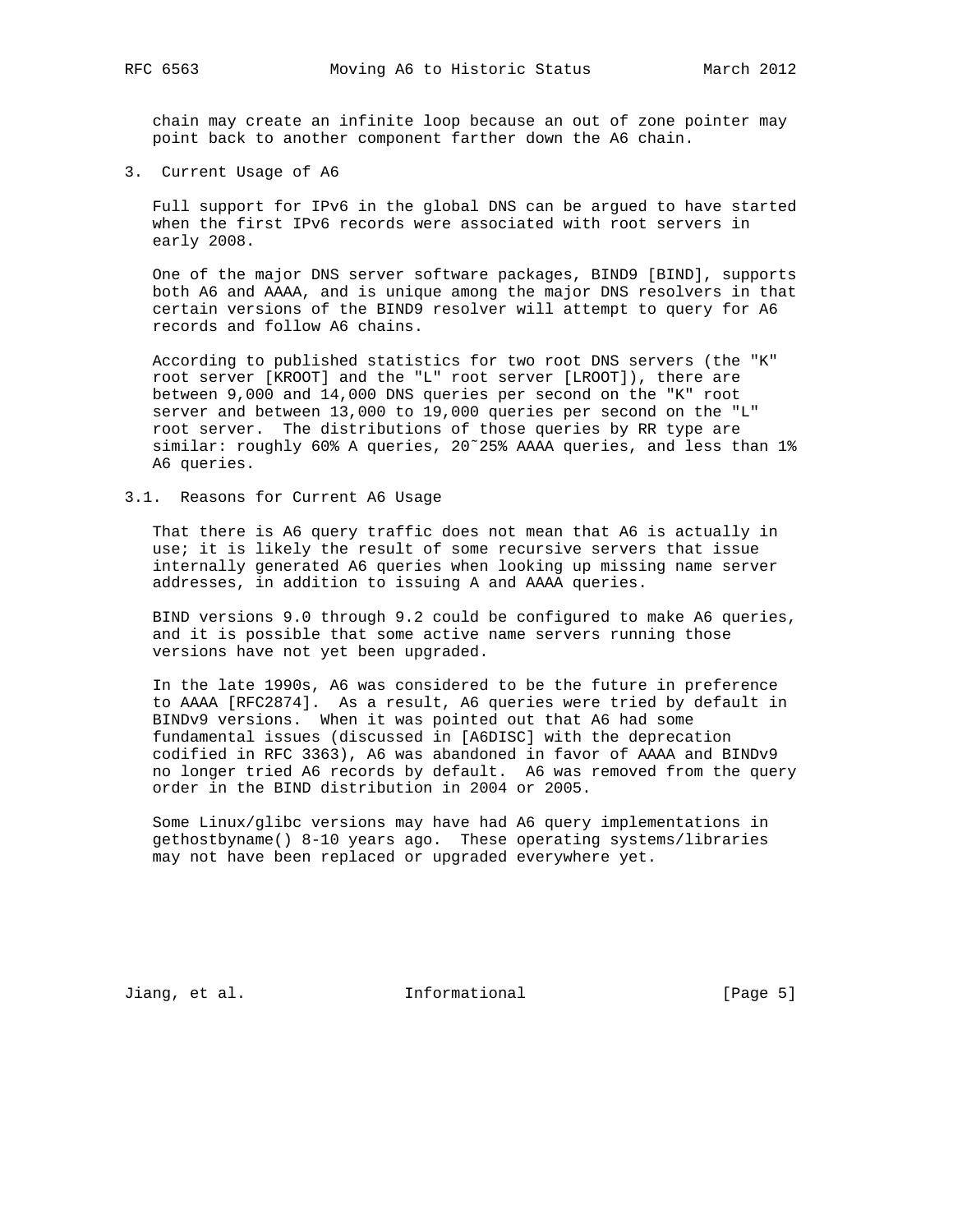4. Moving A6 to Historic Status

 This document moves the A6 specification to Historic status. This move provides a clear signal to implementers and/or operators that A6 should NOT be implemented or deployed.

4.1. Impact on Current A6 Usage

 If A6 were in use and it were to be treated as an 'unknown record' (RFC3597) as discussed below, it might lead to some interoperability issues since resolvers that support A6 are required to do additional section processing for these records on the wire. However, as there are no known production uses of A6, the impact is considered negligible.

4.2. Transition Phase for Current A6 Usage

 Since there is no known A6-only client in production use, the transition phase may not be strictly necessary. However, clients that attempt to resolve A6 before AAAA will suffer a performance penalty. Therefore, we recommend that:

- \* A6 handling from all new or updated host stacks be removed;
- \* All existing A6 records be removed; and,
- \* All resolver and server implementations to return the same response as for any unknown or deprecated RR type for all A6 queries. If a AAAA record exists for the name being resolved, a suitable response would be 'no answers/no error', i.e., the response packet has an answer count of 0 but no error is indicated.
- 5. Security Considerations

 Removing A6 records will eliminate any security exposure related to that RR type, and should introduce no new vulnerabilities.

6. IANA Considerations

 IANA has updated the annotation of the A6 RR type (code 38) from "Experimental" to "Obsolete" in the DNS Parameters registry.

7. Acknowledgments

 The authors would like to thank Ralph Droms, Roy Arends, Edward Lewis, Andreas Gustafsson, Mark Andrews, Jun-ichiro "itojun" Hagino, and other members of DNS WGs for valuable contributions.

Jiang, et al. 10 methormational 10 metal [Page 6]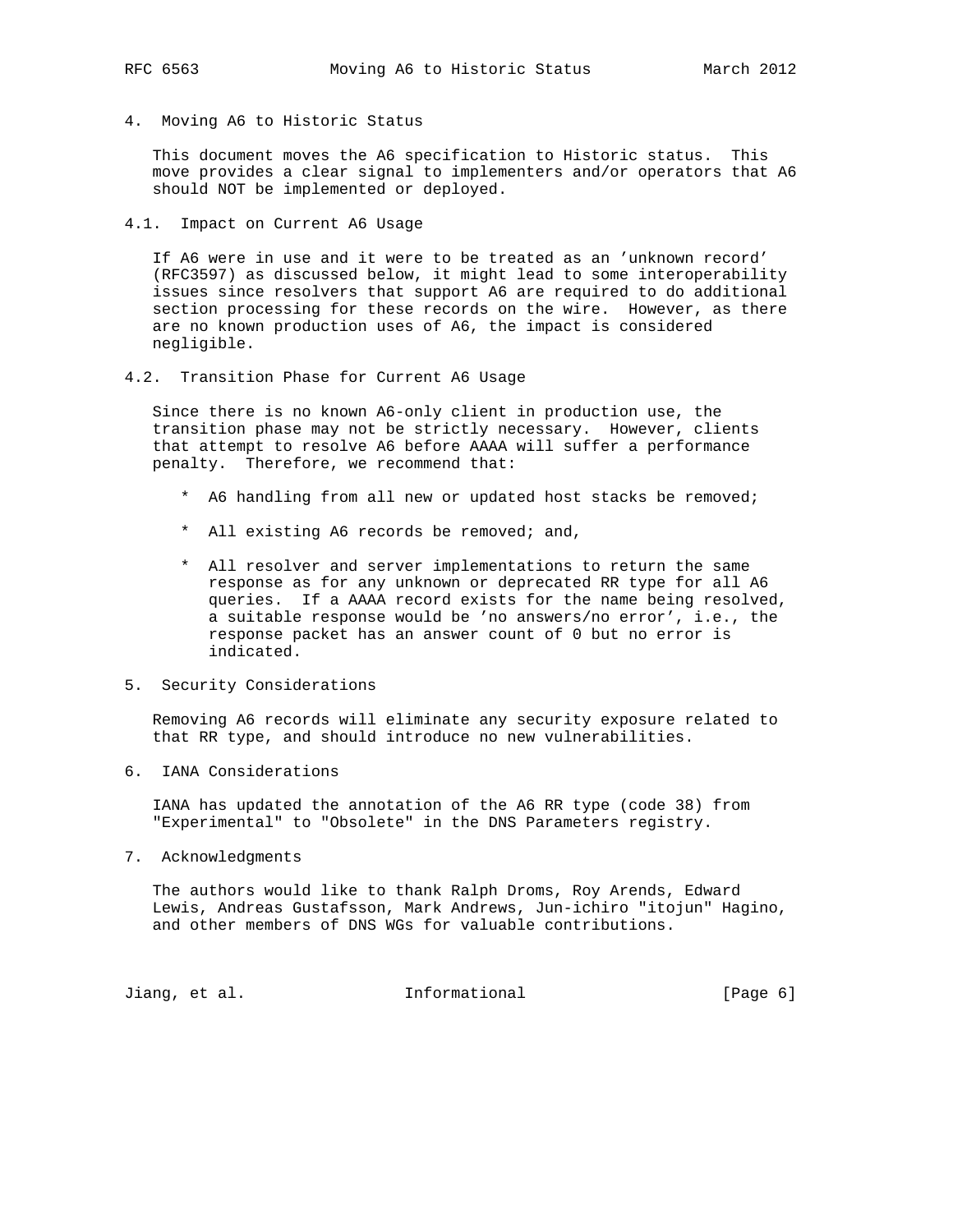## 8. References

- 8.1. Normative References
	- [RFC2874] Crawford, M. and C. Huitema, "DNS Extensions to Support IPv6 Address Aggregation and Renumbering", RFC 2874, July 2000.
	- [RFC3596] Thomson, S., Huitema, C., Ksinant, V., and M. Souissi, "DNS Extensions to Support IP Version 6", RFC 3596, October 2003.
- 8.2. Informative References
	- [RFC1886] Thomson, S. and C. Huitema, "DNS Extensions to support IP version 6", RFC 1886, December 1995.
	- [RFC3363] Bush, R., Durand, A., Fink, B., Gudmundsson, O., and T. Hain, "Representing Internet Protocol version 6 (IPv6) Addresses in the Domain Name System (DNS)", RFC 3363, August 2002.
	- [RFC3364] Austein, R., "Tradeoffs in Domain Name System (DNS) Support for Internet Protocol version 6 (IPv6)", RFC 3364, August 2002.
	- [A6DISC] Hagino, J., "Comparison of AAAA and A6 (do we really need A6?)", (Work In Progress), July 2001.
	- [BIND] "Internet Systems Consortium", http://www.isc.org/software/bind.
	- [KROOT] "RIPE Network Coordination Centre", http://k.root servers.org/.
	- [LROOT] "ICANN DNS Operations", http://dns.icann.org/lroot/

Jiang, et al. 10 1nformational 100 minutional [Page 7]